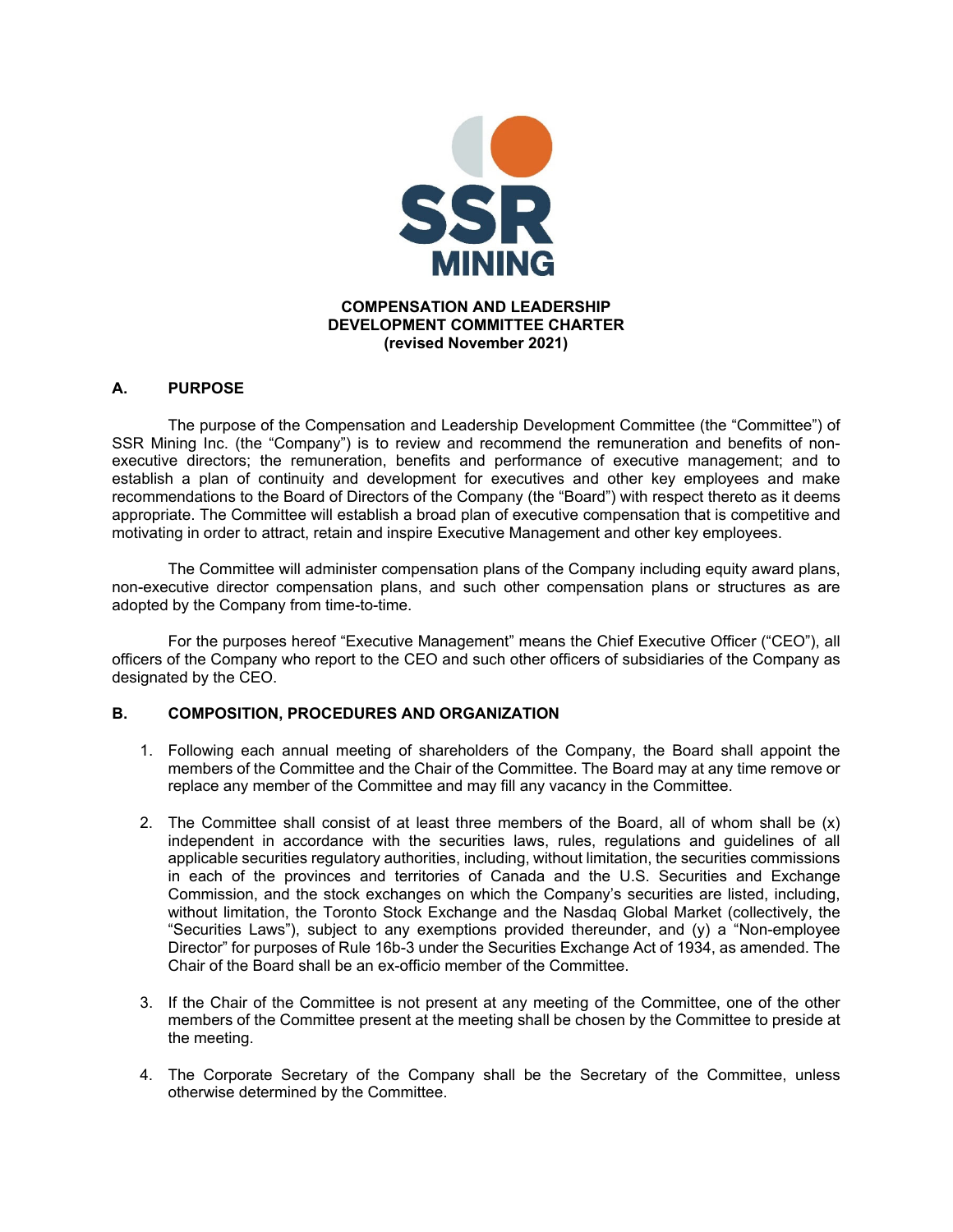- 5. The Committee shall meet regularly each year on such dates and at such locations as may be determined by the Chair and may also meet at any other time or times on the call of the Chair of the Committee or any two of the other members.
- 6. The quorum for meetings shall be a majority of the members of the Committee, present in person or by telephone or other telecommunication device that permits all persons participating in the meeting to speak and to hear each other. The Committee may also act by unanimous written consent of its members.
- 7. Notice of the time and place of every meeting shall be given in writing or by e-mail or facsimile communication to each member of the Committee at least 24 hours prior to the time fixed for such meeting; provided, however, that a member may in any manner waive a notice of a meeting. Attendance of a member at a meeting is a waiver of notice of the meeting, except where a member attends a meeting for the express purpose of objecting to the transaction of any business on the grounds that the meeting is not lawfully called.
- 8. The Chair shall develop and set the Committee's agenda, in consultation with other members of the Committee, the Board and management, as necessary. The agenda and information concerning the business to be conducted at each Committee meeting shall, to the extent practical, be communicated to the members of the Committee sufficiently in advance of each meeting to permit meaningful review.
- 9. The Committee shall have the power to delegate its authority and duties to subcommittees or individual members of the Committee as it considers appropriate.
- 10. At the invitation of the Chair, one or more officers or employees of the Company may, and if required by the Committee shall, attend a meeting of the Committee.
- 12. The Committee shall fix its own procedure at meetings, keep records of its proceedings and report to the Board when the Committee may deem appropriate (but not later than the next meeting of the Board).
- 13. In discharging its responsibilities, the Committee shall have full access to all books, records, facilities and personnel of the Company, to the Company's legal counsel and to such other information respecting the Company as it considers necessary or advisable in order to perform its roles and responsibilities.
- 14. The Committee shall annually assess its performance.

## **C. OUTSIDE CONSULTANTS AND ADVISORS**

The Committee, when it considers it necessary or advisable, may retain, at the Company's expense, outside consultants or advisors to assist or advise the Committee independently on any matter within its mandate. The Committee shall have the sole authority to retain and terminate any such consultants or advisors, including sole authority to approve the fees and other retention terms for such persons.

In particular, the Committee shall approve the retention of any consultant engaged to assist the Company in reviewing executive compensation and shall have responsibility for approving any comparator group to be used for benchmarking executive and director compensation. Such authority and responsibility may be delegated by the Committee to the Chair if considered appropriate but may not be delegated to management. In selecting, or receiving advice from, a compensation consultant, legal counsel or other adviser to the Committee, other than in-house legal counsel, the Committee will take into consideration the following factors and any other factors that may be required by the Securities Laws from time to time: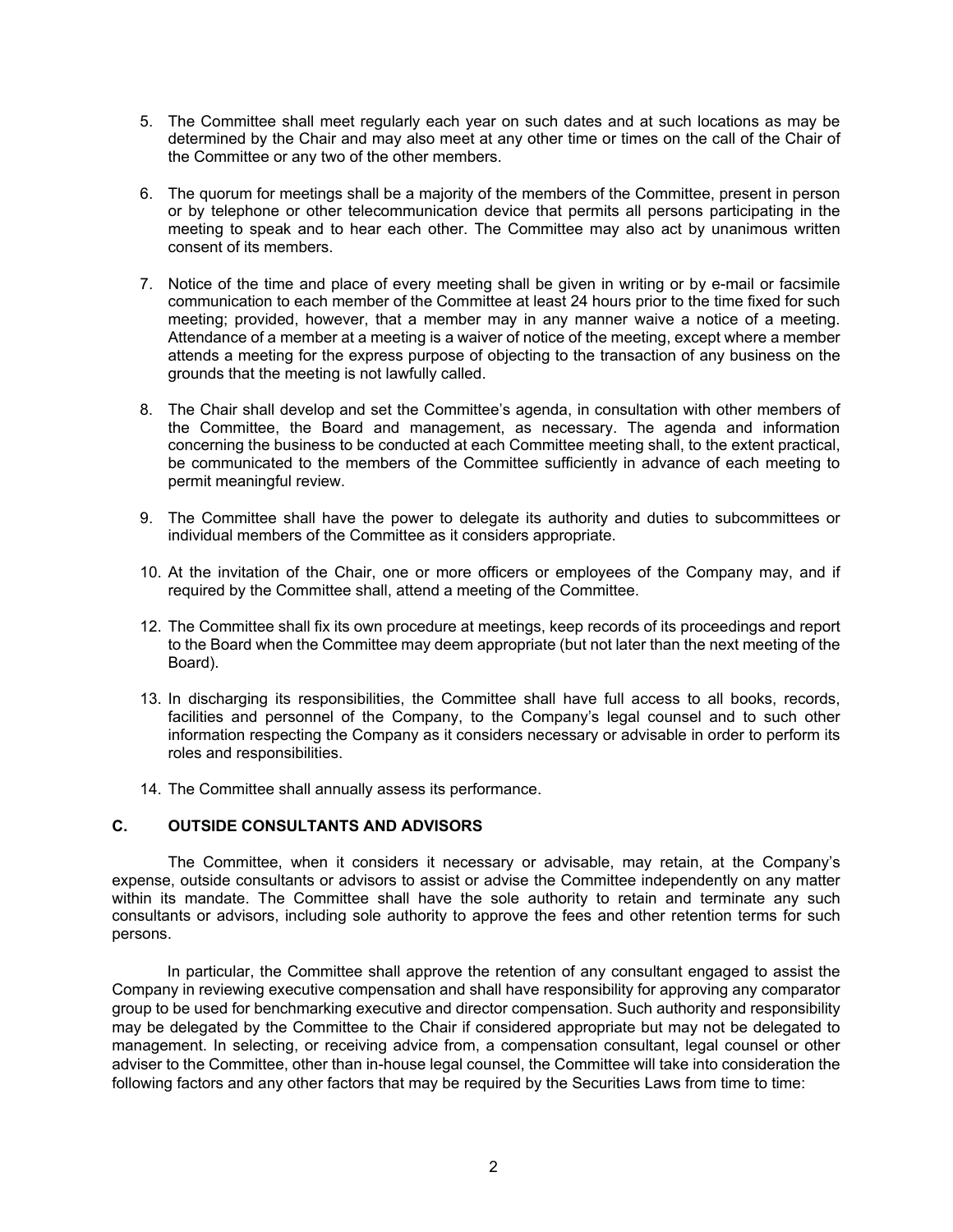- (a) the provision of other services to the Company by the person that employs the compensation consultant, legal counsel or other adviser;
- (b) the amount of fees received from the Company by the person that employs the compensation consultant, legal counsel or other adviser, as a percentage of the total revenue of the person that employs the compensation consultant, legal counsel or other adviser;
- (c) the policies and procedures of the person that employs the compensation consultant, legal counsel or other adviser that are designed to prevent conflicts of interest;
- (d) any business or personal relationship of the compensation consultant, legal counsel or other adviser with a member of the Committee;
- (e) any stock of the Company owned by the compensation consultant, legal counsel or other adviser; and
- (f) any business or personal relationship of the compensation consultant, legal counsel, other adviser or the person employing the compensation consultant, legal counsel or other adviser with a senior officer of the Company,

provided that consideration of such factors need not be determinative of the selection of the desired consultant or advisor.

## **D. ROLES AND RESPONSIBILITIES**

The following functions shall be the common recurring activities of the Committee in carrying out its responsibilities as outlined in the "Purpose" section of this Charter. These functions should serve as a guide with the understanding that the Committee may carry out additional functions and adopt additional policies and procedures as may be appropriate in light of changing business, legislative, regulatory, legal or other conditions. The Committee shall also carry out any other responsibilities and duties delegated to it by the Board from time to time related to the purposes of the Committee as outlined in the "Purpose" section of this Charter.

The roles and responsibilities of the Committee shall be to:

- (a) develop the compensation philosophy and structure, including short- and long-term incentive plans, for Executive Management and to oversee the implementation and administration of such compensation policies and programs;
- (b) identify, at least annually, any risks arising from the Company's compensation policies and practices that could be reasonably likely to have a material adverse effect on the Company and ensure that any compensation policies and practices that could encourage individuals within the Company to take inappropriate or excessive risks are identified and mitigated;
- (c) meet with Executive Management to establish corporate objectives and, subsequently, to meet independently of Executive Management to assess progress in relation to these objectives;
- (d) undertake the performance evaluation of each member of Executive Management and review and approve the annual salary and short- and long-term incentive awards for Executive Management, in consultation with the CEO;
- (e) develop and maintain a position description for the CEO and to assess the performance of the CEO against such position description, the corporate goals and objectives and, if